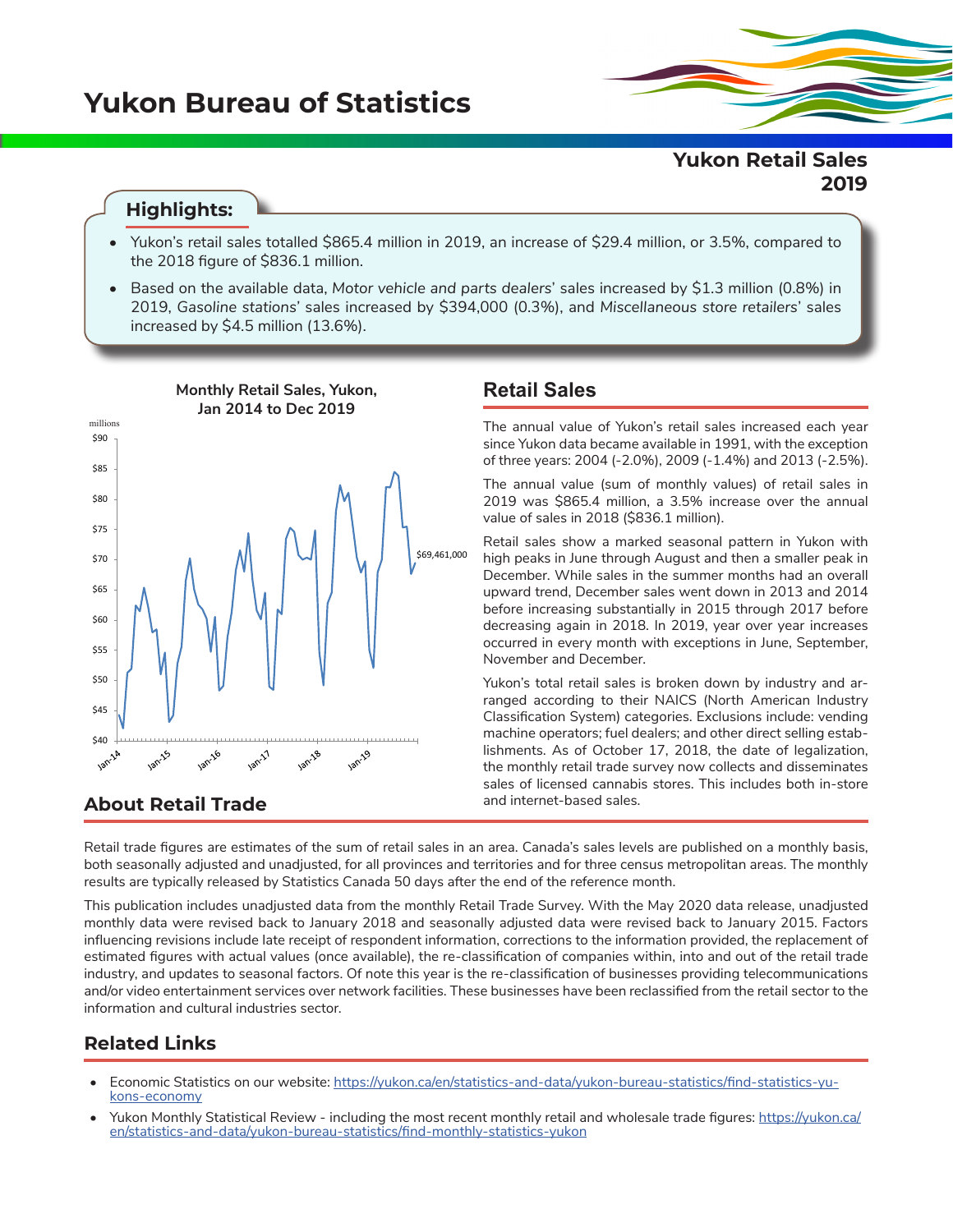|  |  | <b>Monthly Sales, Yukon, January to December 2019</b> |
|--|--|-------------------------------------------------------|
|--|--|-------------------------------------------------------|

|                                                                   | Jan          | Feb                       | Mar              | Apr                       | May                       | Jun          | Jul                       | Aug          | Sep    | Oct                       | Nov                       | <b>Dec</b>   |
|-------------------------------------------------------------------|--------------|---------------------------|------------------|---------------------------|---------------------------|--------------|---------------------------|--------------|--------|---------------------------|---------------------------|--------------|
|                                                                   | (5000)       |                           |                  |                           |                           |              |                           |              |        |                           |                           |              |
| <b>Total Retail trade</b>                                         | 55,076       | 52,072                    | 67,916           | 70,016                    | 82,050                    | 81,979       | 84,578                    | 83,860       | 75,337 | 75,480                    | 67,617                    | 69,461       |
| Motor vehicle and parts dealers<br>Furniture and home furnishings | 9,166        | 9,034                     | 14,545           | 15,231                    | 18,705                    | 15,692       | 14,014                    | 14,000       | 12,283 | 14,394                    | 9,638                     | 8,161        |
| stores                                                            | X            | X                         | X                | $\mathsf{x}$              | $\mathsf{x}$              | X            | X                         | $\mathsf{x}$ | X      | $\mathsf{x}$              | X                         | X            |
| Electronics and appliance stores                                  | X            | X                         | X                | $\mathsf{x}$              | $\mathsf{x}$              | X            | $\mathsf{x}$              | $\mathsf{x}$ | X      | $\mathsf{x}$              | X                         | X            |
| Building material and garden                                      |              |                           |                  |                           |                           |              |                           |              |        |                           |                           |              |
| equipment and supplies dealers                                    | X            | X                         | X                | $\mathsf{x}$              | X                         | X            | $\mathsf{x}$              | $\mathsf{x}$ | X      | X                         | X                         | $\mathsf{x}$ |
| Food and beverage stores                                          | X            | $\boldsymbol{\mathsf{x}}$ | X                | $\mathsf{x}$              | $\mathsf{x}$              | X            | $\mathsf{x}$              | X            | X      | $\mathsf{x}$              | X                         | X            |
| Health and personal care stores                                   | X            | $\boldsymbol{\mathsf{x}}$ | $\boldsymbol{x}$ | $\boldsymbol{\mathsf{x}}$ | $\boldsymbol{\mathsf{x}}$ | X            | $\boldsymbol{\mathsf{x}}$ | X            | X      | $\boldsymbol{\mathsf{x}}$ | $\boldsymbol{\mathsf{x}}$ | X            |
| <b>Gasoline stations</b>                                          | 9,398        | 8,842                     | 11,009           | 12,050                    | 12,639                    | 15,130       | 16,733                    | 15,674       | 13,620 | 12,315                    | 10,296                    | 9,957        |
| Clothing and clothing accessories                                 |              |                           |                  |                           |                           |              |                           |              |        |                           |                           |              |
| stores                                                            | X            | $\mathsf{x}$              | X                | $\mathsf{x}$              | $\mathsf{x}$              | X            | X                         | X            | X      | X                         | x                         | x            |
| Sporting goods, hobby, book and                                   |              |                           |                  |                           |                           |              |                           |              |        |                           |                           |              |
| music stores                                                      | $\mathsf{x}$ | X                         | X                | $\mathsf{x}$              | $\mathsf{x}$              | $\mathsf{x}$ | $\mathsf{x}$              | $\mathsf{x}$ | X      | $\mathsf{x}$              | X                         | X            |
| General merchandise stores                                        | X            | $\boldsymbol{\mathsf{x}}$ | $\boldsymbol{x}$ | $\boldsymbol{\mathsf{x}}$ | $\mathsf{x}$              | $\mathsf{x}$ | $\boldsymbol{\mathsf{x}}$ | $\mathsf{x}$ | X      | $\boldsymbol{\mathsf{x}}$ | $\boldsymbol{x}$          | X            |
| Miscellaneous store retailers <sup>1</sup>                        | 2,633        | 2,237                     | 2,978            | 2,299                     | 3,104                     | 2,905        | 3,478                     | 3,175        | 3,745  | 3,435                     | 3,686                     | 4,094        |
| Cannabis stores                                                   | 325          | 280                       | 334              | 330                       | 384                       | 415          | 450                       | 522          | 493    | 468                       | 521                       | 576          |

 $x =$  data suppressed

*1 Miscellaneous store retailers is comprised of establishments primarily engaged in retailing a specialized line of merchandise in other types of specialty stores. Florists, office supplies stores, stationery stores, gift, novelty and souvenir stores, used merchandise stores, pet and pet*  supplies stores, art dealers and manufactured (mobile) home dealers are included as well as sales of licensed cannabis stores (both in-store *and Internet-based sales).*

Yukon data on retail sales, categorized by industry, were available on a monthly basis for three industry subsectors in 2019: *Motor vehicle and parts dealers; Gasoline stations;* and *Miscellaneous store retailers.* The seasonal variations in sales of these categories are captured in the graph.

As monthly retail sales data shown in the graph:

- *• Motor vehicle and parts dealers'* sales decreased in February; increased steadily during March through May; decreased from June through September; increased in October before decreasing in November and December. In 2019, the highest monthly sales was in May at \$18.7 million.
- *• Gasoline stations'* sales decreased in February; increased during March through July at a varying pace; then started decreasing to return close to the January level. In 2019, a peak of \$16.7 million was reached in July.
- *• Miscellaneous store1 retailers'* sales were strongest in December of 2019 at \$4.1 million.
- *• Cannabis store retailers'* which is a subsector of *Miscellaneous store1 retailers', had sales of 5.1 million in 2019*. Sales peaked in December at \$576,000, and were lowest in February (\$280,000).

Of the data available, the annual sales for *Motor vehicle and parts dealers'* totalled \$154.9 million in 2019, representing 17.9% of total retail sales. This was followed by: *Gasoline stations'* annual sales at \$147.7 million (17.1% of the total retail sales)*;* and *Miscellaneous store retailers* at \$37.8 million (4.4%).



#### $x =$  data suppressed

*1 Miscellaneous store retailers is comprised of establishments primarily engaged in retailing a specialized line of merchandise in other types of specialty stores. Florists, office supplies stores, stationery stores, gift, novelty and souvenir stores, used merchandise stores, pet and pet supplies stores, art dealers and manufactured (mobile) home dealers are included as well as sales of licensed cannabis stores (both in-store and Internet-based sales).*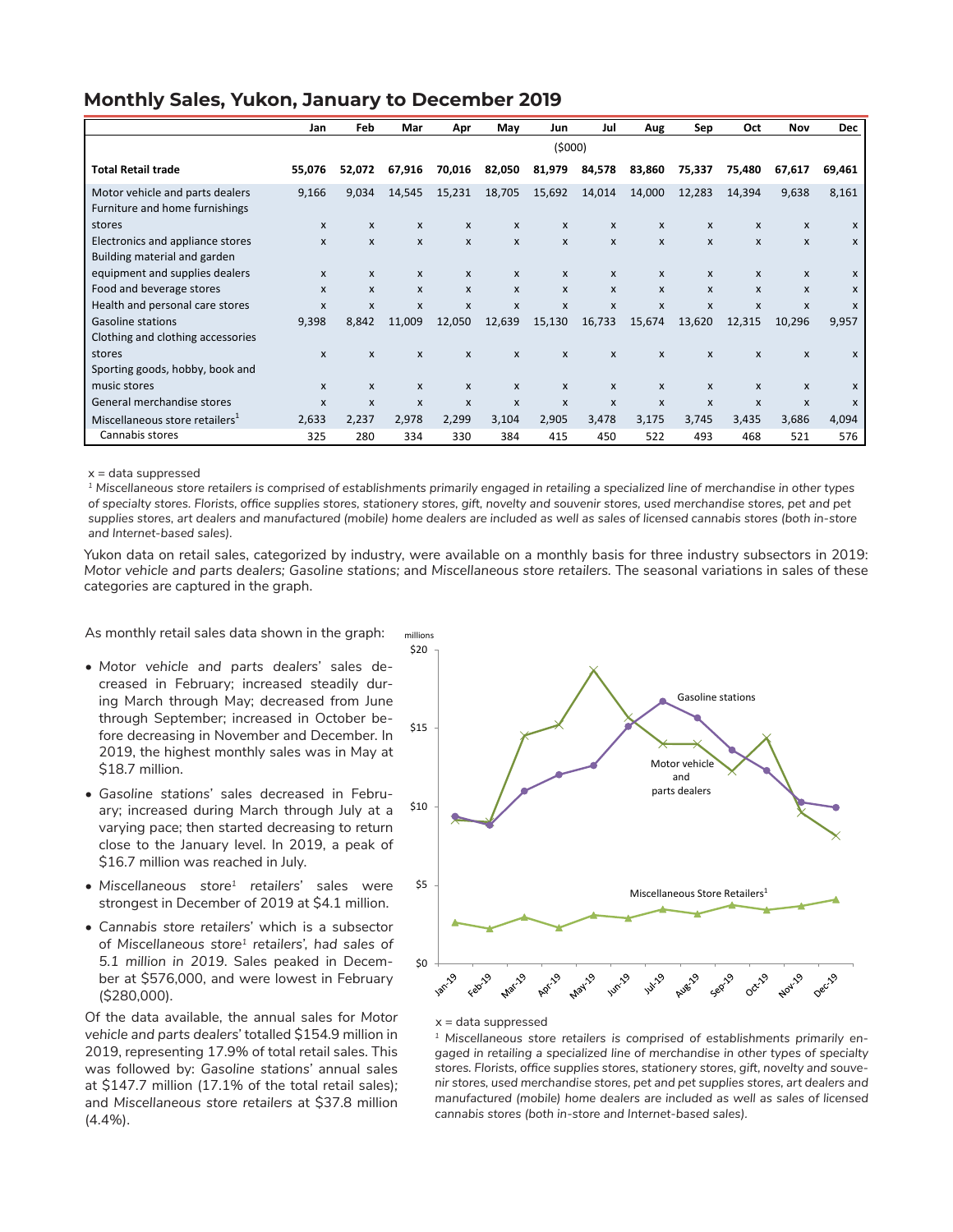#### **Annual Sales and Growth, Yukon, 2015 to 2019**

For 2019, annual data for three retail subsectors in Yukon were available. The three subsectors accounted for 39.3% of the total Yukon retail sales in 2019. The table below displays all annual data available for the years from 2015 to 2019.

|                                                             | 2015     | 2016               | 2017             | 2018     | 2019         |
|-------------------------------------------------------------|----------|--------------------|------------------|----------|--------------|
|                                                             |          |                    |                  |          |              |
| <b>Total Retail trade</b>                                   | 697,538  | 751,087            | 799,519          | 836,082  | 865,442      |
| Motor vehicle and parts dealers                             | X        | 133,244            | 140,079          | 153,596  | 154,863      |
| Furniture and home furnishings stores                       | 13,437   | 15,151             | X                | X        | X            |
| Electronics and appliance stores                            | X        | X                  | $\mathsf{x}$     | X        | $\mathsf{x}$ |
| Building material and garden equipment and supplies dealers | X        | 58,526             | $\mathsf{x}$     | X        | $\mathsf{x}$ |
| Food and beverage stores                                    | 209,691  | X                  | $\mathsf{x}$     | X        | $\mathsf{x}$ |
| Grocery stores                                              | X        | x                  | x                | X        | x            |
| Supermarkets and other grocery (except convenience) stores  | 160,681  | 168,003            | X                | X        | x            |
| Health and personal care stores                             | 36,631   | 42,354             | 42,554           | X        | $\mathbf{x}$ |
| <b>Gasoline stations</b>                                    | 105,719  | 118,755            | 150,680          | 147,269  | 147,663      |
| Clothing and clothing accessories stores                    | X        | $\pmb{\mathsf{X}}$ | $\boldsymbol{x}$ | X        | X            |
| Miscellaneous store retailers <sup>1</sup>                  | X        | X                  | 33,509           | 33,244   | 37,769       |
| Cannabis stores                                             | $\cdots$ | $\cdots$           | $\cdots$         | х        | 5,098        |
|                                                             |          |                    |                  |          |              |
| <b>Total Retail trade</b>                                   | 5.2%     | 7.7%               | 6.4%             | 4.6%     | 3.5%         |
| Motor vehicle and parts dealers                             | $\cdots$ | $\ddotsc$          | 5.1%             | 9.6%     | 0.8%         |
| Furniture and home furnishings stores                       | $-2.7%$  | 12.8%              | $\cdots$         | $\cdots$ |              |
| Electronics and appliance stores                            | $\cdots$ |                    | $\cdots$         |          | $\ddotsc$    |
| Building material and garden equipment and supplies dealers | $\cdots$ | $\cdots$           | $\cdots$         |          | $\ddotsc$    |
| Food and beverage stores                                    | 4.2%     |                    |                  |          |              |
| <b>Grocery Stores</b>                                       |          |                    | $\cdots$         |          |              |
| Supermarkets and other grocery (except convenience) stores  | 4.4%     | 4.6%               | $\cdots$         |          | $\ddotsc$    |
| Health and personal care stores                             | 17.0%    | 15.6%              | 0.5%             |          |              |
| <b>Gasoline stations</b>                                    | $-1.0%$  | 12.3%              | 26.9%            | $-2.3%$  | 0.3%         |
| Clothing and clothing accessories stores                    |          | $\cdots$           | $\cdots$         |          |              |
| Miscellaneous store retailers <sup>1</sup>                  |          |                    | $\ddotsc$        | $-0.8%$  | 13.6%        |
| Cannabis stores                                             |          | $\cdots$           | $\cdots$         | $\cdots$ | $\cdots$     |

 $x =$  data suppressed  $\ldots$  not applicable

*1 Miscellaneous store retailers is comprised of establishments primarily engaged in retailing a specialized line of merchandise in other types of specialty stores. Florists, office supplies stores, stationery stores, gift, novelty and souvenir stores, used merchandise stores, pet and pet supplies stores, art dealers and manufactured (mobile) home dealers are included as well as sales of licensed cannabis stores (both in-store and Internet-based sales).*



Retail trade industry subsectors' data first became available in 2004. However, for most of the subsectors, the analysis of trend is not possible due to intermittent suppressions.